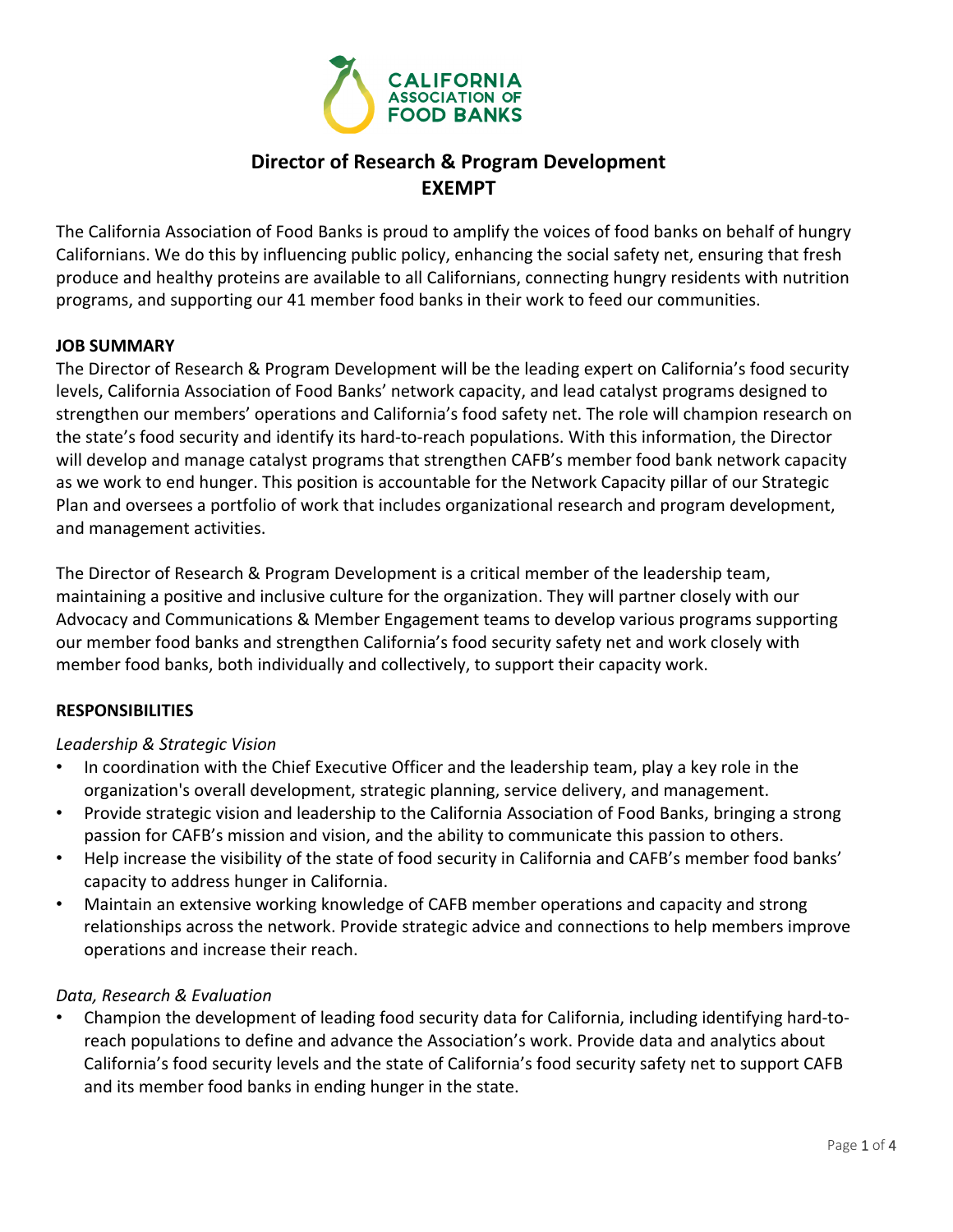- ‐ Food security research: work towards one comprehensive measure of state and local food security levels, identifying hard to reach populations and gaps in the food security safety net.
- Member food bank research: assess network capacity, infrastructure needs, populations reached, and collective impact.
- ‐ Utilize data to identify promising practices, celebrate successes, surface areas of improvement, and recommend strategies for strengthening the social safety net.

# *Program Development*

- Develop and manage programs that strengthen network capacity and increase food distribution in the state, as defined by ongoing member research and analysis of hard‐to‐reach populations.
	- ‐ Determine which programs align with member priorities; deploy resources effectively and efficiently toward program goals, working with staff to balance workload and effort.
	- ‐ Establish annual qualitative and quantitative program goals and objectives; track results against these goals and ensure accountability.
	- ‐ Oversee program evaluations to ensure continuous improvement and their highest impact.
- Leverage an extensive understanding of member needs to shape state and federal administrative guidelines and program implementation to best meet the needs of hungry Californians**.**
- Enhance the impact of CAFB programs by staying abreast of developments in food security, poverty, social safety net, and social justice conversations.

## *Departmental Management, Program Funding & Oversight*

- Participate in the budget process and maintain a high level of fiscal responsibility.
- Partner with the Development team on prospecting, reporting, and grant obligations with private funders, as well as state contract development and compliance on aligned work.
- Create a high-performing culture in the program department aligned with CAFB's core values.
- Communicate goals, establish yearly department plans, and manage a high‐performing team.

# *External Collaborations*

- Foster collaborations and partnerships with other organizations to advance our mission.
- Represent CAFB on relevant committees and task forces, and others as needed.
- Present research internally and externally, including representing CAFB at local and national speaking engagements and conferences.

### **ORGANIZATIONAL DESIGN**

- Reports to the Chief Executive Officer
- This is an emerging department. It will potentially oversee 1‐2 staff and supporting contractors as it evolves.

### **QUALIFICATIONS**

### Education, Training & Experience

- Bachelor's degree or equivalent, relevant work experience required; Master's in human services, social work, public administration preferred.
- A minimum of 5 years of success in the social service sector and program management within a nonprofit, think‐tank or philanthropy organization, government agency, or the like.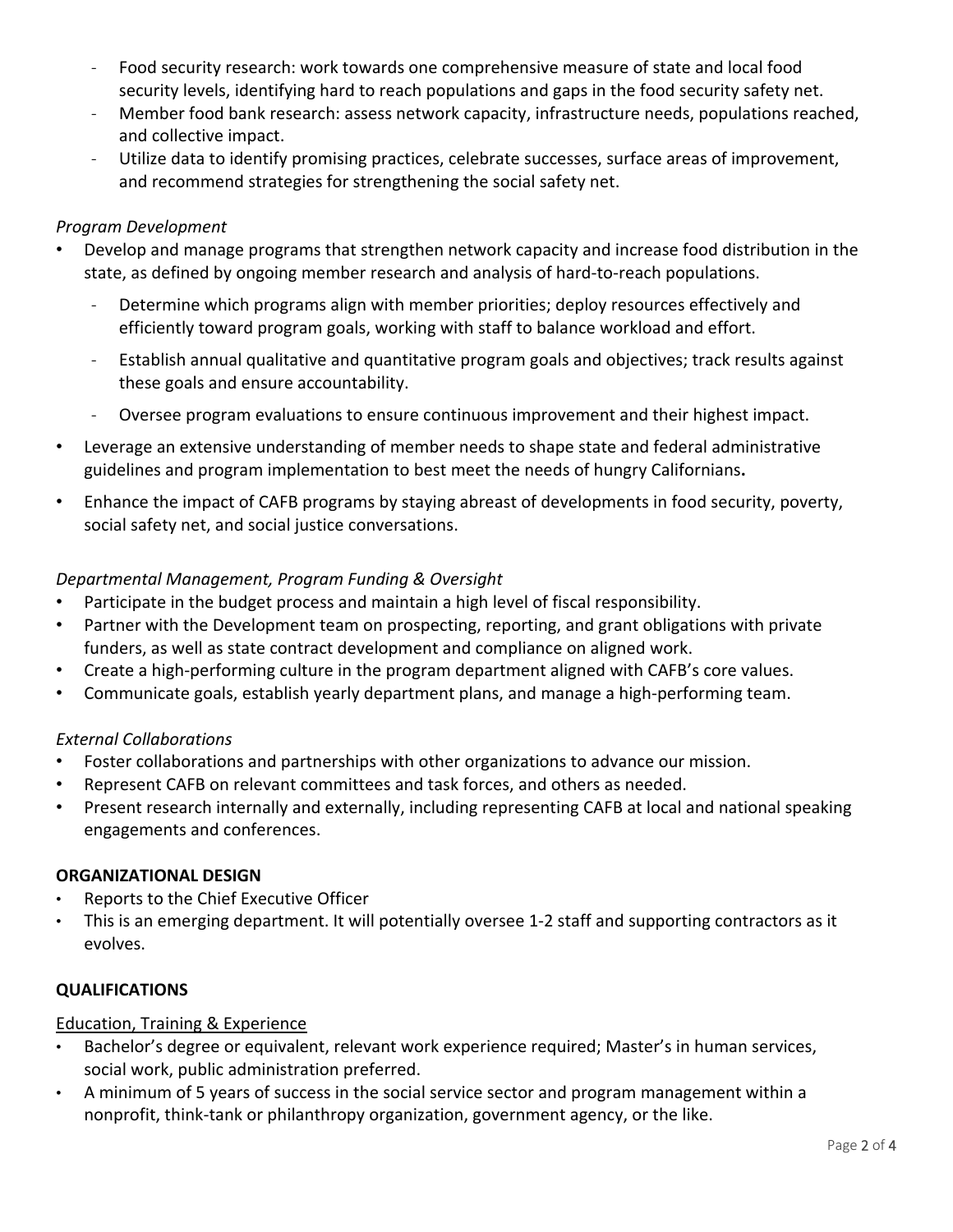- Expertise in one or more of the following service areas: food banking, food security, research and data analysis, project development, workforce development, poverty, or social safety net programs preferred.
- Working knowledge of major state and federal anti‐hunger and anti‐poverty programs.
- Experience working in food banking or membership associations is desired.
- Commitment to the mission of CAFB; preference will be given to lived experience associated with services/programs in alignment with our mission.

#### Knowledge, Skills & Abilities

- Excellent communication skills (written, verbal, presentation, and interpersonal), the ability to handle multiple projects and competing priorities, and adapt to a fluid, high‐growth environment.
- Comprehensive working knowledge of research and survey principles, data analysis, program planning, organizational structure, budgeting, administrative operations, fundraising, and stewardship.
- Strong ability to analyze complex data for planning and reporting purposes.
- Demonstrated ability to cultivate and steward innovative program initiatives and effective relationships within a diverse community or partner service providers/funders.
- Commitment to the values of dedication, inclusiveness, collaboration, transparency, and accountability.
- Proven ability to lead a high‐performing team in a hybrid work environment.

### **Employment Type**

- Full‐time, exempt, 37.5 hours per week
- Compensation: \$110,000‐\$135,000 per year
- Benefits include employer‐paid health, disability & life insurance, plus allowance for dependents or additional coverage; FSA/HSA & commuter benefits options; contribution to retirement account (5%); and competitive vacation/holiday schedule.

#### **Location**

CAFB operates as an Oakland‐based organization in a hybrid work environment. We're a small but mighty staff of 30+, working in a classic old building in downtown Oakland, conveniently located near the 19th Street BART station. The building is ADA accessible.

#### **To Apply**

Please visit the link below to fill out the web form and attach your cover letter and resume where indicated. Please read the instructions carefully. Applications accepted until position is filled. Application link: https://fs10.formsite.com/cafb2/DirResearchProgDev/index.html

#### **About CAFB**

The California Association of Food Banks believes that food is a fundamental right. Food is medicine; it is fuel for learning, a teacher of cultures, and a convener of communities. Right now, 8 million Californians are food insecure, nearly double pre‐pandemic rates. We're working to change that.

We value diversity and seek to reflect it on our team and how we do business. Our goal is to attract, develop, retain, and promote a talented and diverse workforce in a culture where all employees will contribute to their fullest potential.